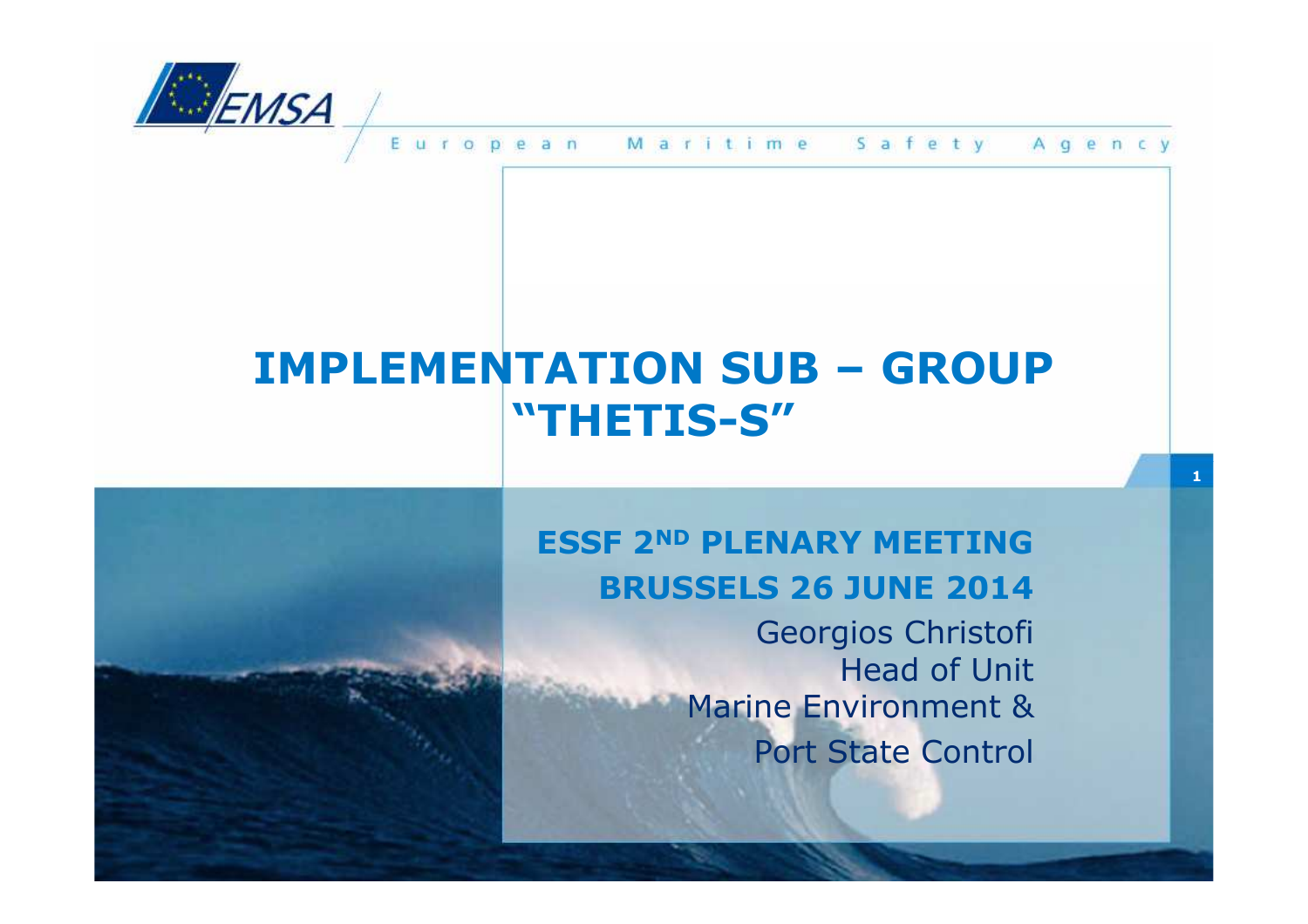

## **Overview**

- 1. The implementation sub-group recommended the development of a dedicated module in the existing information system for the support on the enforcement of the Sulphur Directive;
- 2. A number of MSs have requested EMSA and the Commission to assess the possibilities of further assistance in the cost-effective implementation of the S- Directive and in particular through THETIS.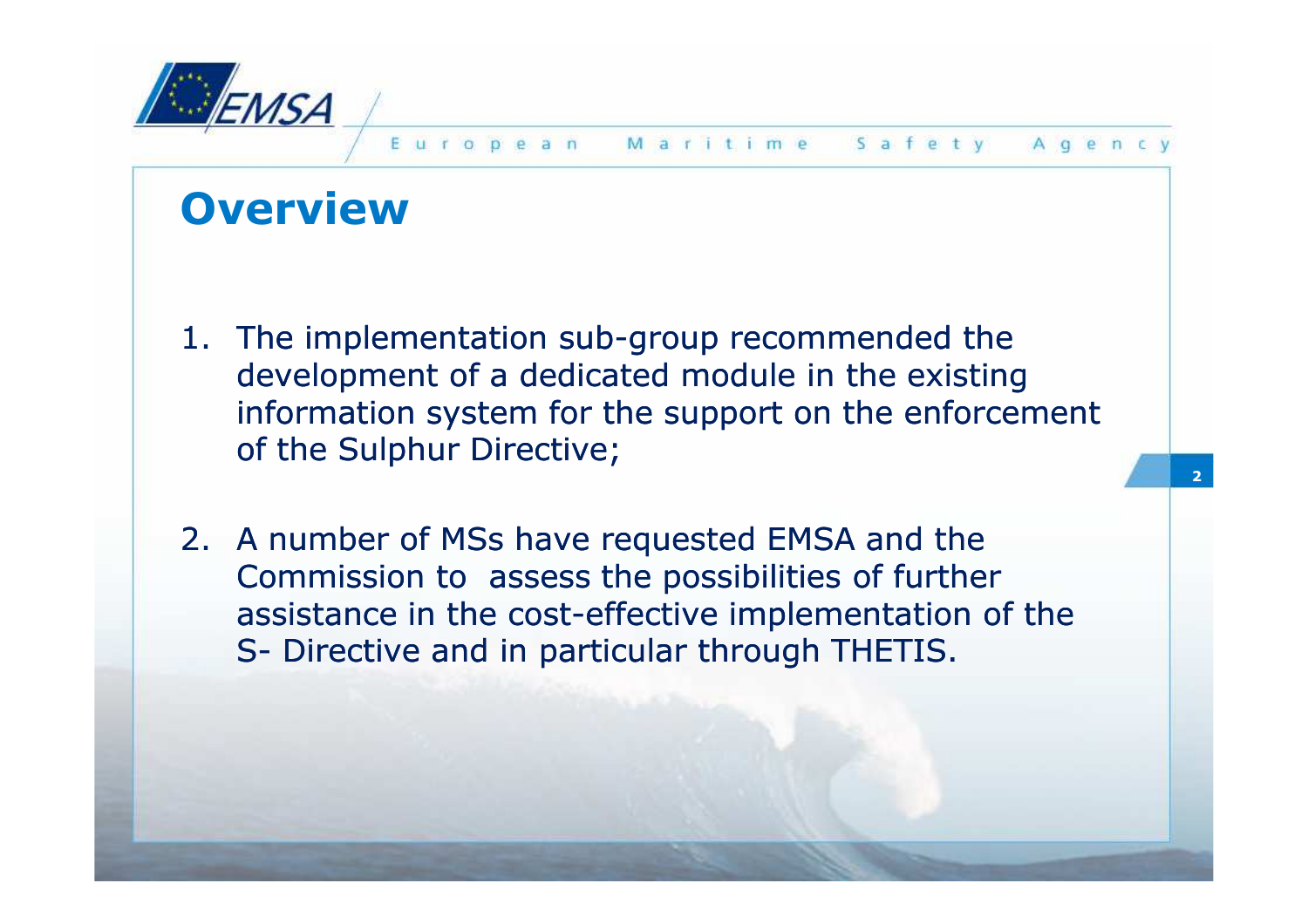

## **Overview**

- 3. Consultation took place between DG ENV, DG MOVE and EMSA, which concluded to an agreement that  $\overline{\phantom{a}}$ EMSA should further work out the development of a dedicated sulphur module to the existing information system (THETIS-S).
- 3. EMSA has developed a proposal which was reviewed and accepted by DG ENV and DG MOVE and which was presented by DG ENV on the 12<sup>th</sup> of June during the Administrative Board of EMSA.
- 4. Vast majority of MSs welcomed the proposal, no objections raised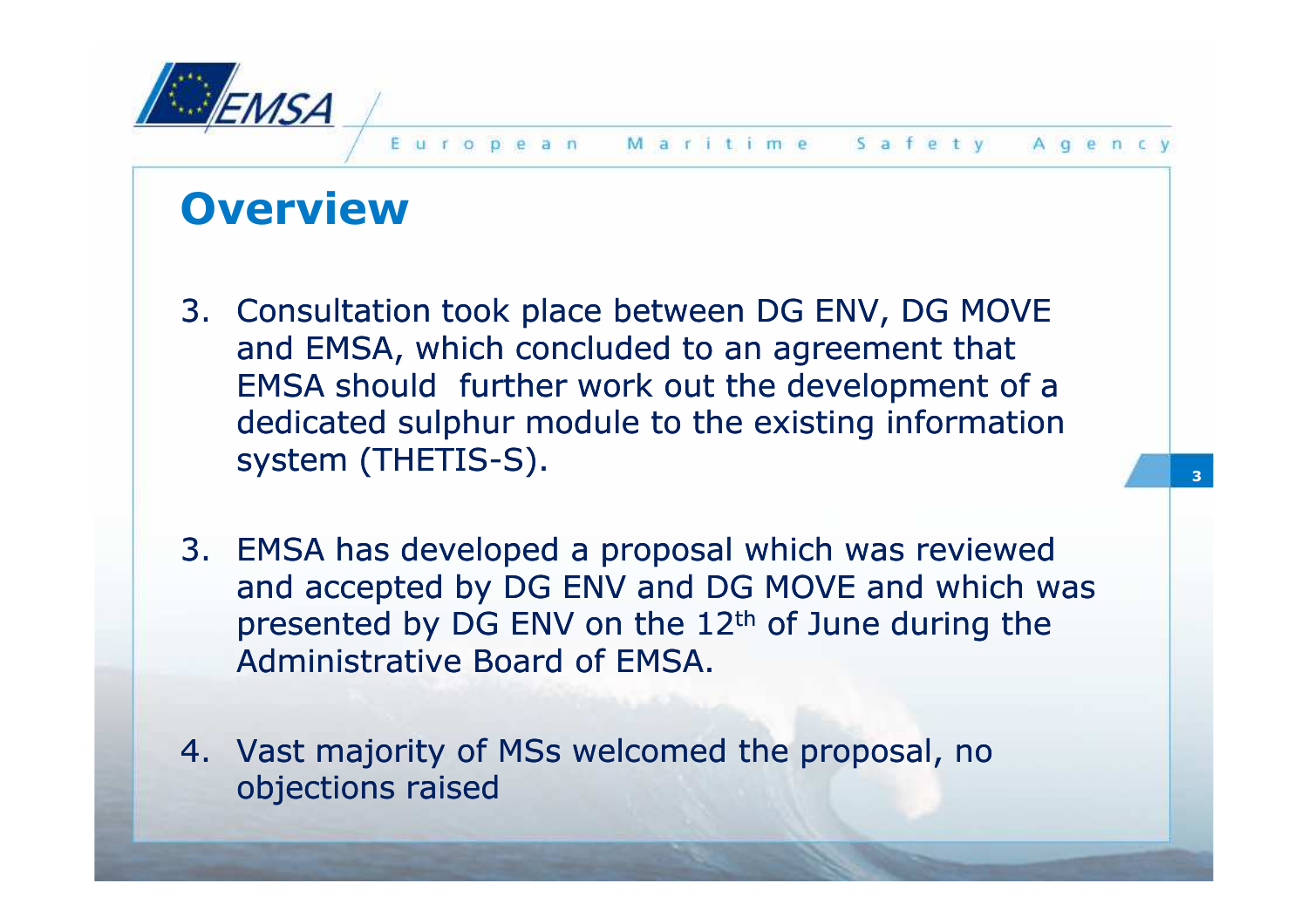

#### **Resources**

- •Development is estimated at 100.000 euro;
- •Maintenance / enhancement 30.000 euro per annum;
- Transfer of appropriate fund by DG ENV;
- Additional human resources will not be needed;
- Training, expert meetings and seminars would be combined with similar activities combined with similar activities.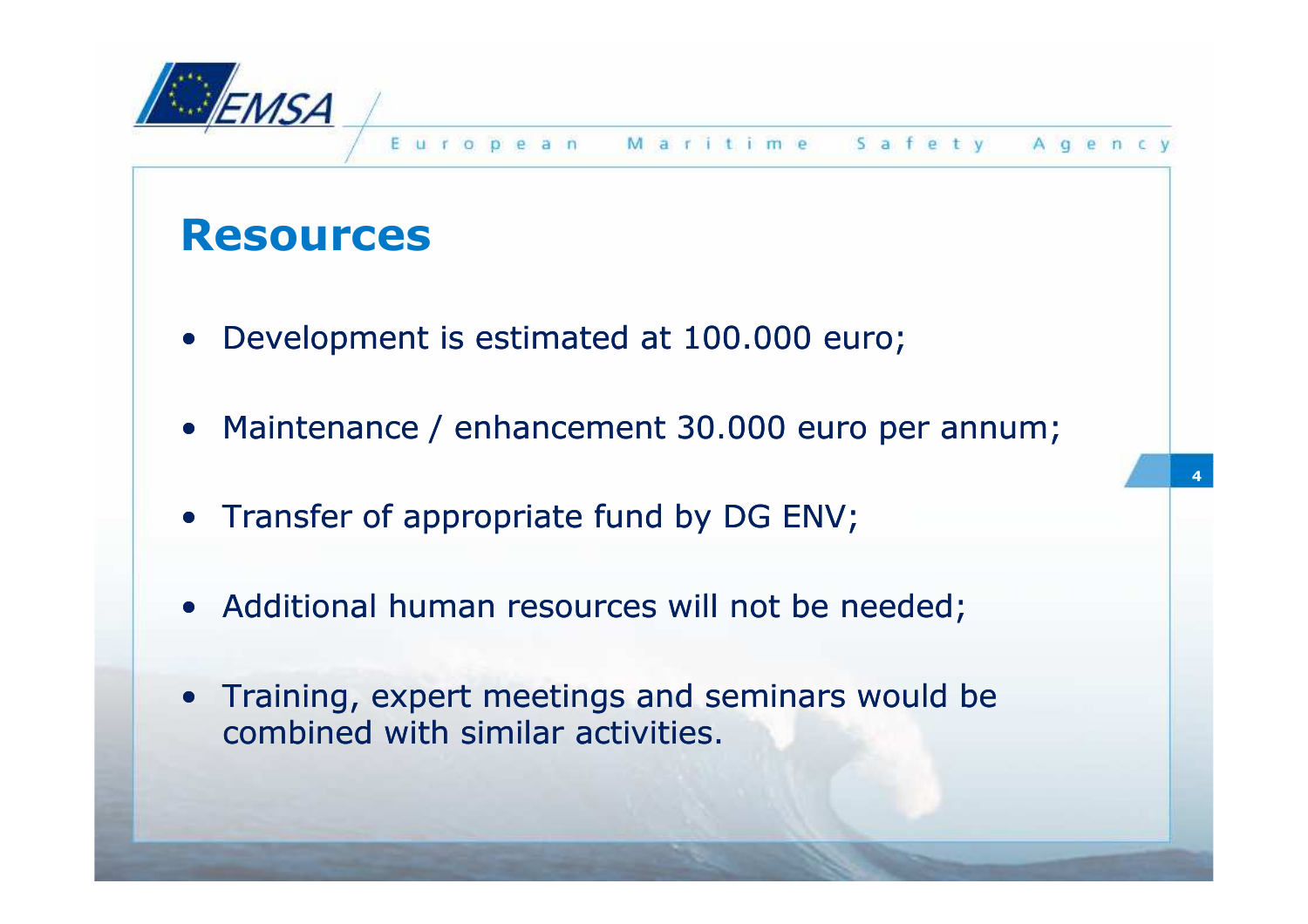

- • Development of a new module with its own user community, and with their own access rights;
- User authorisation will remain to be organised at Member State level. The Member State decides whether an inspector has access to all modules or to dedicated modules only, subject to professional profile;
- •Inspection data of PSC and Sulphur Inspections will be completely separate as per relevant legal basis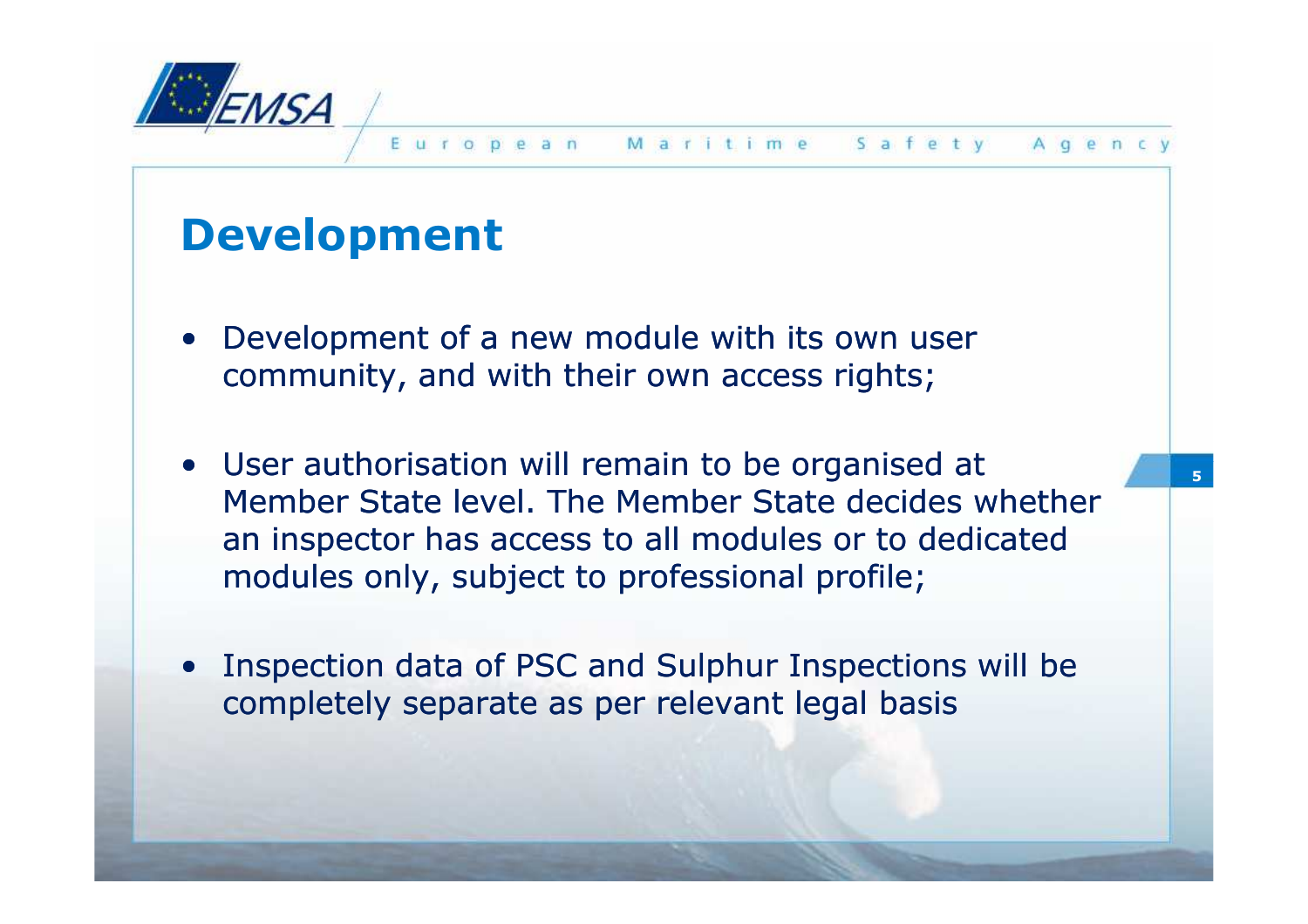

- The ship (particulars) database existing in THETIS will<br>he re-used to form the backbone of the THETIS-S part be re-used to form the backbone of the THETIS-S part;
- Port call information provided by the Member States will be re-used to provide accurate information on ship arrivals and departures;
- The existing messaging (alerts) will be elaborated to include alerts for the Sulphur Directive include alerts for the Sulphur Directive;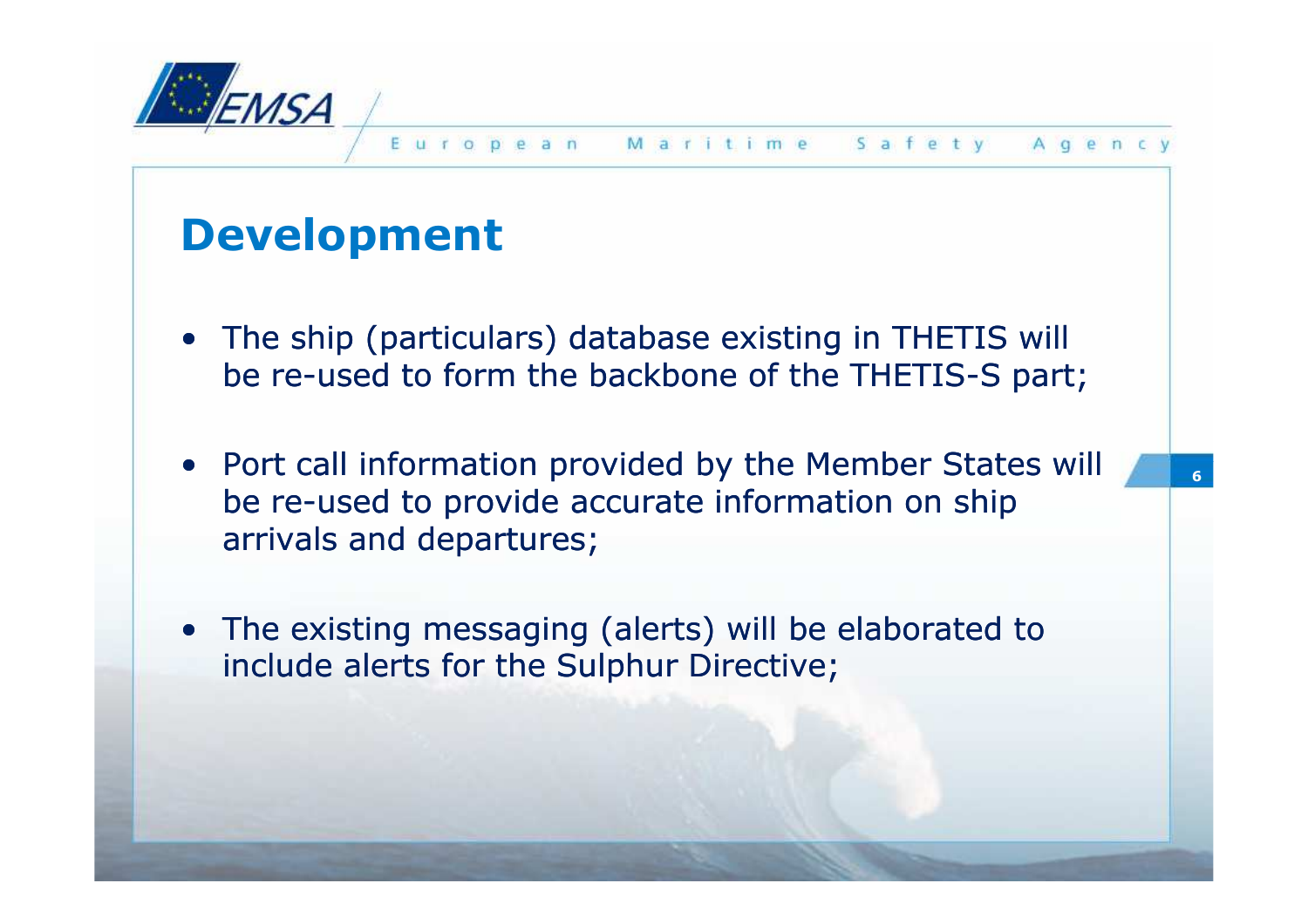

- •the new user community (PSC or non-PSC staff depending on the MSs Designation of authority) to record inspections against the Sulphur Directive;
- •Dedicated Inspection reports will be printable from the system;
- Additional data such as sampling protocols (acts) and<br>sample analysis can be stored for future reference: sample analysis can be stored for future reference;
- $\bullet$ Inspection data will be stored in the system for future reference by subsequent users in different ports of call;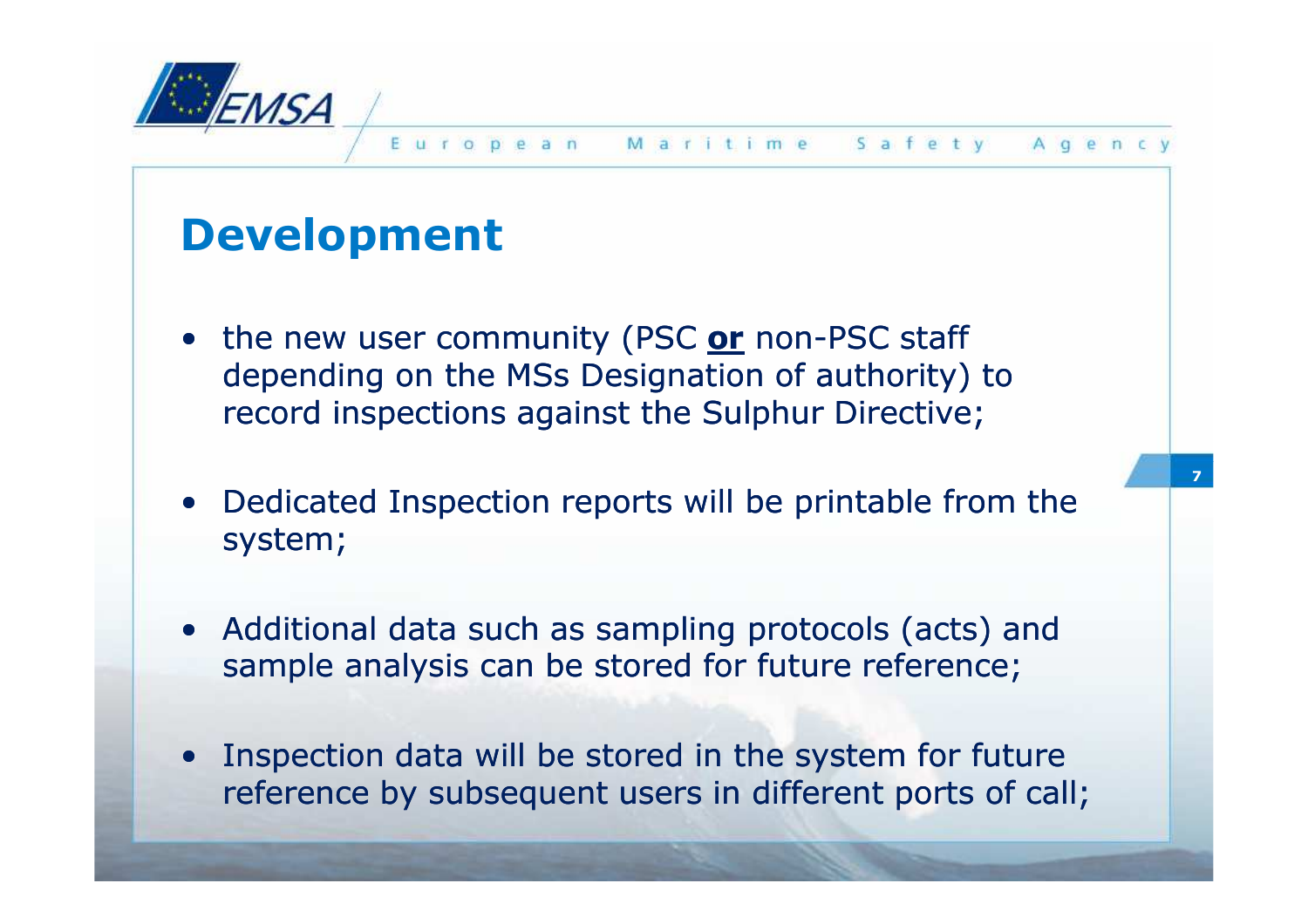

- THETIS-S will be designed in a flexible manner thus heing able to adjust and accommodate future being able to adjust and accommodate future requirements stemming out of expected implementing acts or any particular wishes of the Member States (i.e. information inserted following the use of sniffing or other remote sensing technologies);
- •Data will be made available in the BI tool Jasper to allow automatic creation of data extracts for reporting purposes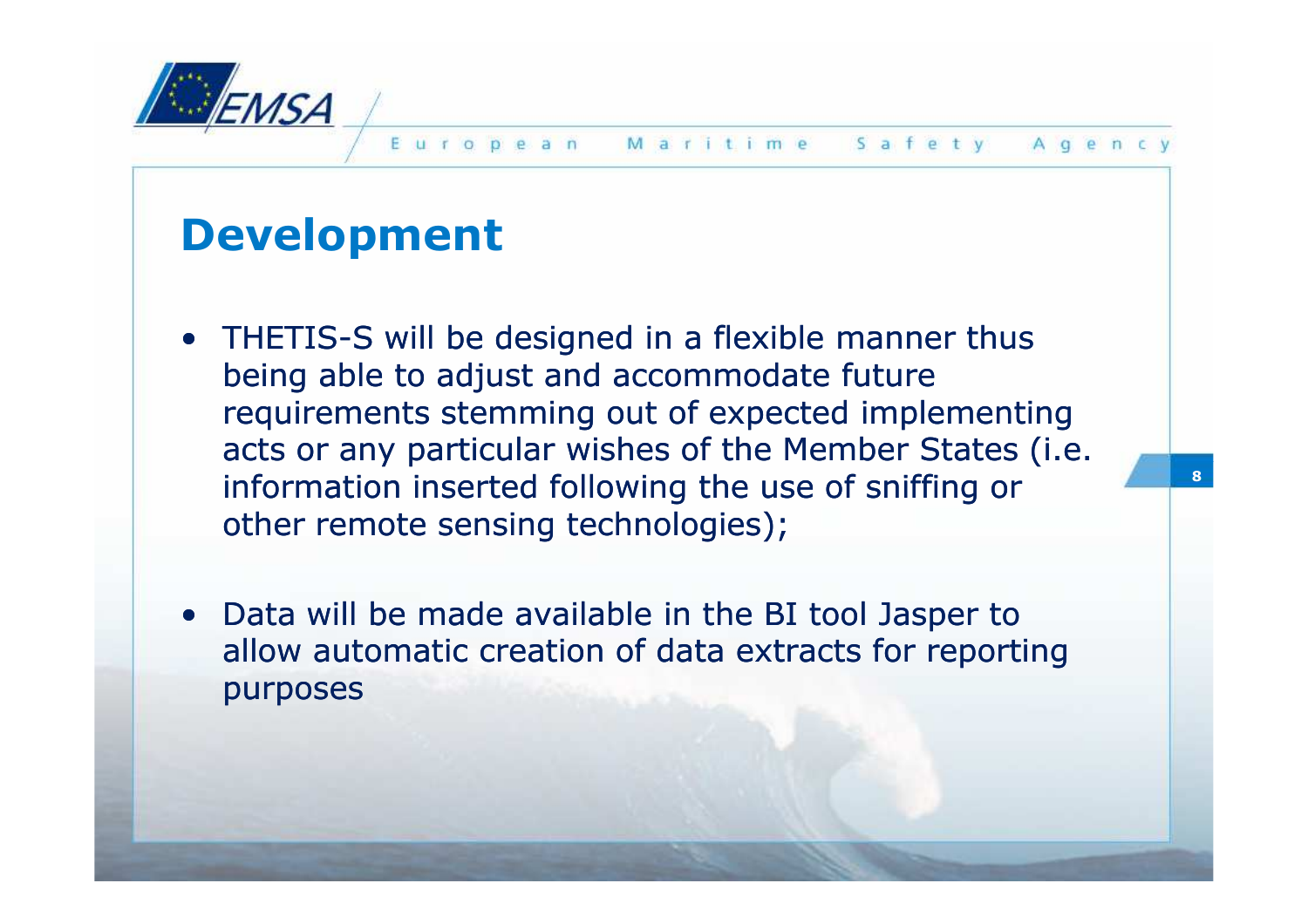

# **Planning**

- •Input by experts from MSs (end-users) is a critical success factor. First Meeting planned for September 2014;
- • First static screen(s) will be available for expert session to allow further discussion;
- •First working module to be available during November;
- $\bullet$ Training session for end-users after delivery of the November version in December or January 2015.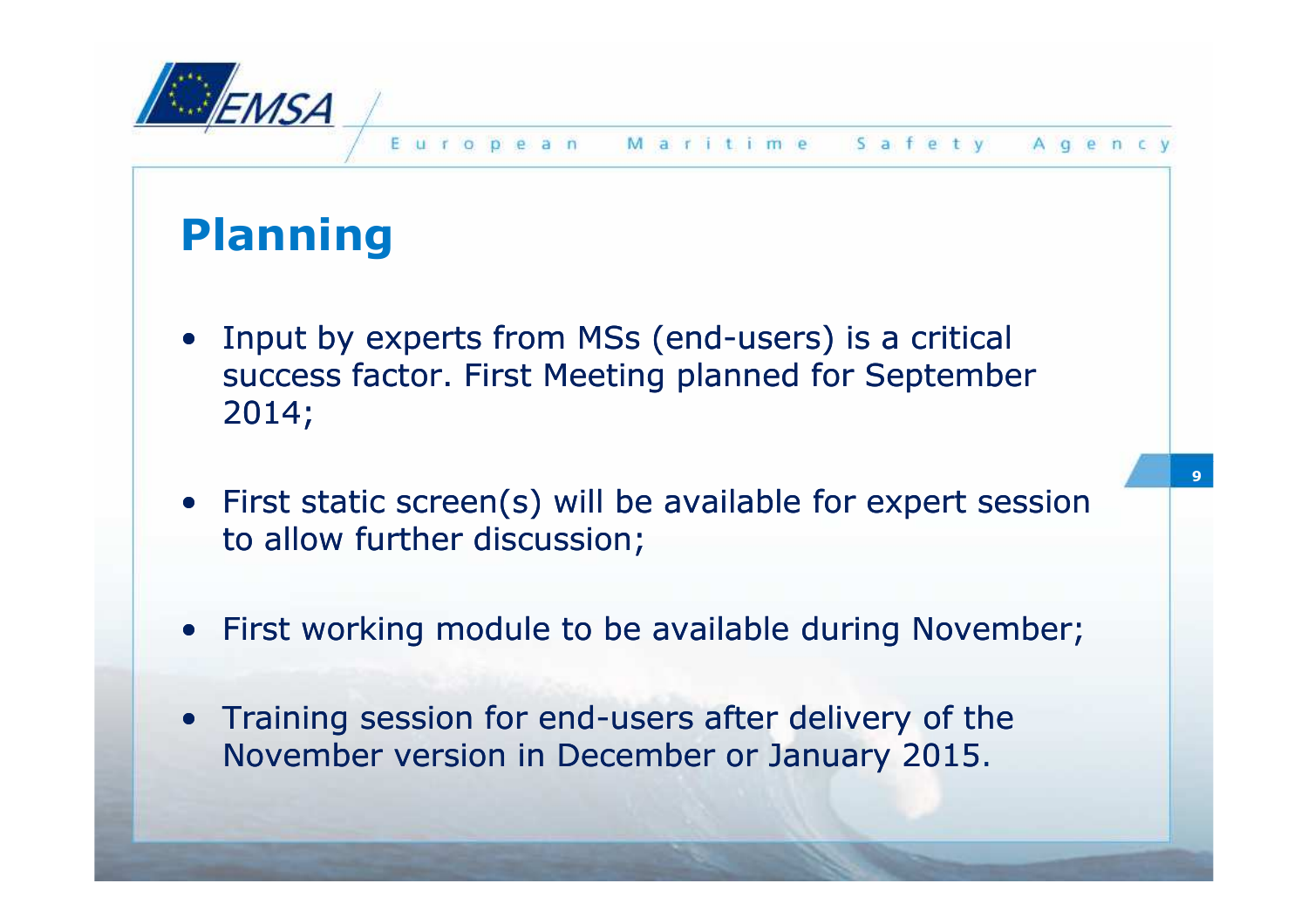

# **Planning**

- •Input by experts from MSs (end-users )on the first version during first months of 2015;
- Analysis of the data aiming at development of a targeting methodology during first months of 2015;
- Further enhancement to incorporate provisions of implementing acts and specific targeting methodology during second half of 2015;